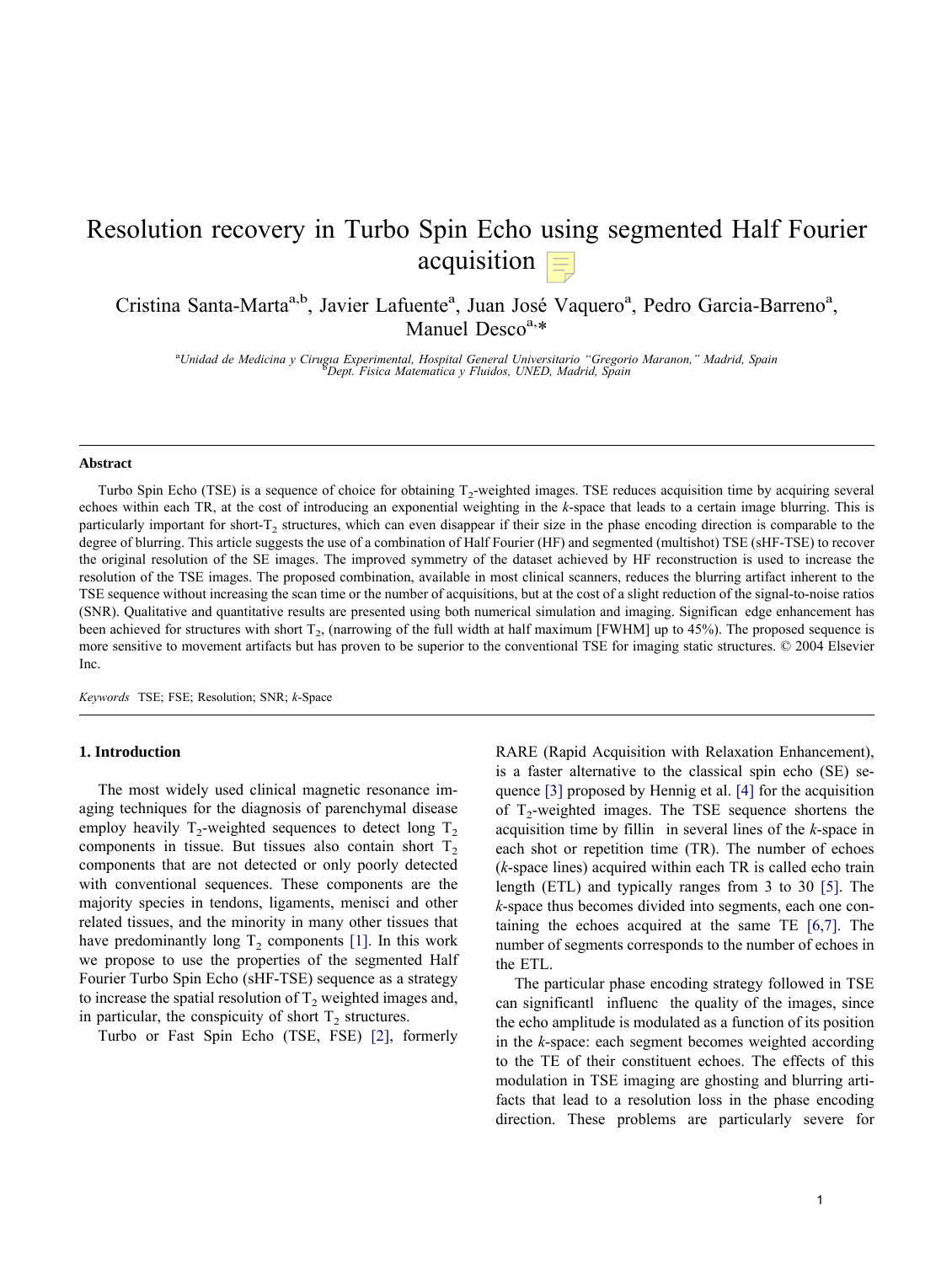short- $T_2$  small objects that span only a few pixels in the phase encoding direction imaged using long echo train lengths; these structures may even disappear if the image is acquired using a long enough ETL [8].

Several phase encoding strategies for TSE imaging have been proposed to minimize these undesired effects [9,10], obtaining either edge-enhanced images, when high spatial frequencies are collected at the early echoes, or blurred images with reduced truncation artifact, when the high spatial frequencies are collected at late echoes.

An alternative approach suggested to reduce the effects of the  $T_2$  modulation of the *k*-space is the use of postprocessing techniques [11]. Most of these procedures, however, require additional data acquisitions to average the signal decay for the echo train, and the resulting images show lower signal-to-noise ratios (SNR) than the original ones. Another method proposed to reduce the modulation of the echo amplitudes is the use of a small f ip angle refocusing pulse [12]. This technique generates a series of echoes that represent a complex combination of spin echoes and stimulated echoes. The resulting images show mixed  $T_1 - T_2$ contrast and also lower SNR than the images acquired by the standard TSE technique.

This work proposes to exploit the properties of the sHF-TSE sequence to reduce the effect of the *k*-space modulation in TSE images. The sHF-TSE sequence is a Turbo Spin Echo sequence in which the f nal echoes of each echo train are calculated from the initial ones instead of acquired. This sequence increases the symmetry of the echo train, compensating for the  $T<sub>2</sub>$  decay at the second half of the echo train, and giving rise to images with higher resolution. Segmented Half Fourier imaging can be implemented with routine software in most clinical scanners, which makes this strategy easy to be adopted.

This work includes a systematic comparative study between the sHF-TSE and its equivalent  $T<sub>2</sub>$ -weighted TSE sequence, based both on numerical simulation and MRI datasets obtained from both phantoms and patients.

# **2. Material and methods**

# *2.1. Segmented Half Fourier in Turbo Spin Echo: theoretical basis*

Half Fourier (HF) or partial Fourier imaging is a reconstruction method that allows the reduction of imaging time by up to almost 50%. Using HF technique, the entire MR image is reconstructed from as few as one-half of the number of phase-encoding steps. The lacking *k*-space data are calculated as the symmetric complex conjugate of each element with respect to the origin (center) of the matrix (Hermitian symmetry). In practice, image data sets always contain some phase errors that prevent a perfect conjugate symmetry of the *k*-space [13]. As implemented in clinical systems, HF imaging requires sampling of slightly over half

the lines. The extra lines are used to generate phase correction maps that allow for a more accurate prediction of the missing values.

Half Fourier technique yields lower SNR than a standard full acquisition. The total signal amplitude in a full acquisition sequence is proportional to the number of samples  $N_xN_y$ , and the total (uncorrelated) noise results from adding noise powers, thus being proportional to  $(N_xN_y)^{1/2}$ . In HF sequences, noise becomes partially correlated and the total noise must be calculated as sum of powers for the uncorrelated points and sum of amplitudes for the correlated ones. The SNR loss with respect to the full acquisition [14] is given by:

$$
\frac{HF\_noise}{fullacq\_noise} = \left(\frac{4*pC + (pA - pC)}{100}\right)^{1/2}
$$
 (1)

being pA the percentage of the dataset actually acquired (50  $\leq$  pA  $\leq$  100) and pC the percentage of calculated data (pC  $= 100$ -pA). pA-pC and 2pC thus represent the percentage of uncorrelated and correlated data in the *k*-space. A common practice is to acquire 60% of the lines and to calculate the remaining 40%. In this case, the SNR decreases by a factor of 1.34 with respect to the full acquisition.

The echo train length (ETL) of the TSE sequence (parameter that determines the reduction of acquisition time in comparison with the SE sequence) requires a redef nition when dealing with sHF-TSE sequences: in conventional TSE sequences the number of segments of the *k*-space matches the number of echoes collected in each TR, but this no longer holds for sHF-TSE. Therefore, two different parameters are required to characterize the echo train:

- 1. ETL: the number of echoes actually acquired after the RF excitation pulse.
- 2.  $ETL<sub>eff</sub>$  (effective ETL): the number of segments in the *k*-space, that is, the echo train length of a corresponding full acquisition sequence.

For an sHF-TSE sequence the relation between them is given by:

$$
ETL = integer(ETL_{eff} * pA)/100
$$
 (2)

The interesting feature of the sHF-TSE sequence is that it improves the symmetry of the echo train, since the calculated echoes at the end of the *k*-space have the same amplitude as the initial ones (Fig. 1). This is particularly signif cant for long echo trains (heavily  $T_2$ -weighted images). The expected outcome of this increased symmetry is an improvement of the spatial resolution.

# **3. Evaluation**

The sHF-TSE sequence has been characterized by measuring the signal level and blurring on three types of images: software phantoms, true images of physical phantoms, and patient images.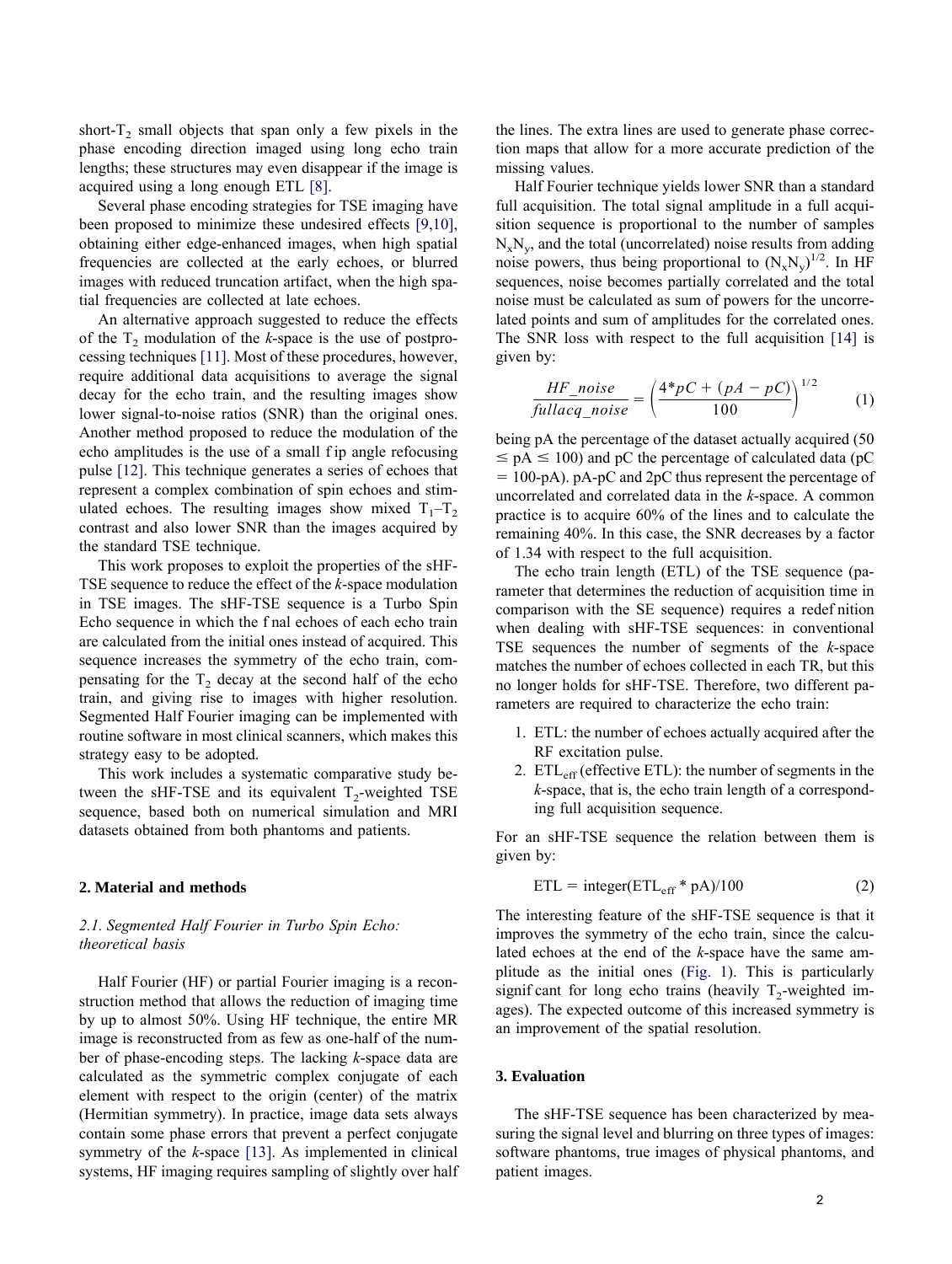

Fig. 1. Echo train for an sHF-TSE acquisition with  $ETL = 5$  and  $ETL_{eff} =$ 7. The two f nal (bold) echoes are the calculated ones; note that if they were truly acquired their amplitudes should had decreased by the  $T_2$  decay, represented by the dashed line.

Software phantom images allow the study of the effects derived purely from the phase encoding strategy, excluding any other inf uence of the imaging system. In particular, a one-pixel-line phantom (delta phantom) provides the point spread function  $(PSF)$  of the sequence. Height and full width at half maximum (FWHM) of the PSF, for a given  $T<sub>2</sub>$ , are direct measurements of the signal level and blurring of the image [16], respectively. These images were generated by means of computer simulation (described below).

Images of physical phantoms are also useful to assess the artifacts produced by the sequence in the presence of sharpedged objects. In this study, a physical phantom similar to one of the synthetic phantoms has been used both to validate the results of the simulation and to assess the artifacts introduced by the scanner by measuring blurring, signal level, and ringing on the true images.

Finally, we evaluated the real performance of the sequence using patient images from two different anatomical locations: joints and abdomen; these images allowed the assessment of blurring, signal level, and motion artifacts arising from soft edged biological structures.

#### *3.1. Synthetic images and computer simulation*

Two synthetic phantoms were designed: a "delta phantom" to measure the effective PSF of the sHF-TSE sequence, and a "three-circles phantom" to assess image blurring and ringing.

The delta phantom consists of a one-pixel width horizontal line (perpendicular to the phase encoding direction) in the center of the image  $(y = 0)$ . The line intensity can be adjusted to simulate different  $T_2$ s. The range of T2 values studied includes those typically found in clinical MR imaging:  $T_2 = 30, 62$  and 126 ms, roughly equivalent to those referred in the literature for muscle, fat, and tumor, respectively [17,18]. Longer  $T_2$  values are much less affected by blurring and have not been considered in the experiment. The main parameters of the series of sequences simulated for this phantom are:  $TR = 2500$  ms,  $TE = 120$  ms,  $pA =$ 100, 90, 80, 70 and 60% and  $ETL_{eff} = 256, 21, 15$  and 9 echoes  $[19]$ . TR and TE<sub>eff</sub> were kept constant along the simulation so as to guarantee that image contrast depended only on the pA parameter; in this way,  $ETL<sub>eff</sub>$  increased at the cost of ESP.

To obtain quantitative results, the PSF is calculated as the inverse Fourier Transform  $(FT^{-1})$  of a vertical prof le of the image along the phase encoding direction (Fig. 2B, D), since the delta phantom can be interpreted as a delta input for the system. The FWHM is calculated by f tting the PSF to a Lorentzian function [20]. Blurring and signal enhancement are assessed by representing the maximum signal level and the FWHM of the PSF as a function of  $pA$  and  $ETL_{eff}$ . This experiment has not been performed in the scanner, as it requires complex procedures such as switching off the phase encoding gradients or deriving the PSF from a step phantom image.

Analytically, the *k*-space of the line phantom can be modeled as the convolution of two functions: a box-car function and an exponential given by  $exp(-TE/T_2)$ , as it can be inferred from Fig. 2A. The  $FT^{-1}$  of this convolution is the product of a Lorentzian curve and a sinc function (Fig. 2B). Image blurring is proportional to the FWHM of the Lorentzian function, while ringing depends on the sinc function. In the case of the sHF-TSE acquisition (Fig. 2C), the *k*-space can be modeled as the sum of two truncated exponential functions convolved with a pulse, a model similar to the former one, though involving a more complex analytical calculation. However, the *k*-space of the threecircles phantom is not so easily modeled, thus making advisable the use of numerical simulation.

The three-circles phantom consists of three circles on a black background. Each circle has a gray level that simulates a different  $T_2$ : 30, 62 and 126 ms, matching those used in the delta phantom. The series of sequences simulated for this phantom have the following main parameters:  $TE =$ 120 ms, TR = 2500 ms, pA = 100, 80 and 60%,  $ETL_{eff}$  = 15 echoes. The  $T_2$ -related blurring produced by the sequence was obtained from a prof le along phase encoding direction, and measured as the width of the edge of each circle on the simulated image. Ringing was assessed by measuring background rippling on the same prof le. Simulated results for the three-circles phantom have been validated by comparison with the corresponding images acquired in the scanner (Fig. 5).

Finally, computer simulations were made using Matlab (Mathworks, Natick, MA, USA). The main steps [21,22] were as follows: two images (either true or synthetic) of the same object, corresponding to different TE and same TR (e.g., dual echo SE acquisition), are used to estimate the  $T_2$ decay of each pixel, approximated by a monoexponential curve. This decay curve is used to calculate a simulated TSE echo train of the desired length. The echo time (TE) of each

<sup>&</sup>lt;sup>1</sup> The concept of PSF cannot be strictly applied to TSE sequences since it depends on the object  $T<sub>2</sub>$ . Therefore, to be formally correct, it should be called "effective PSF" and always referred to a particular  $T_2$  [15] In this paper the term PSF always means PSF<sub>eff</sub>.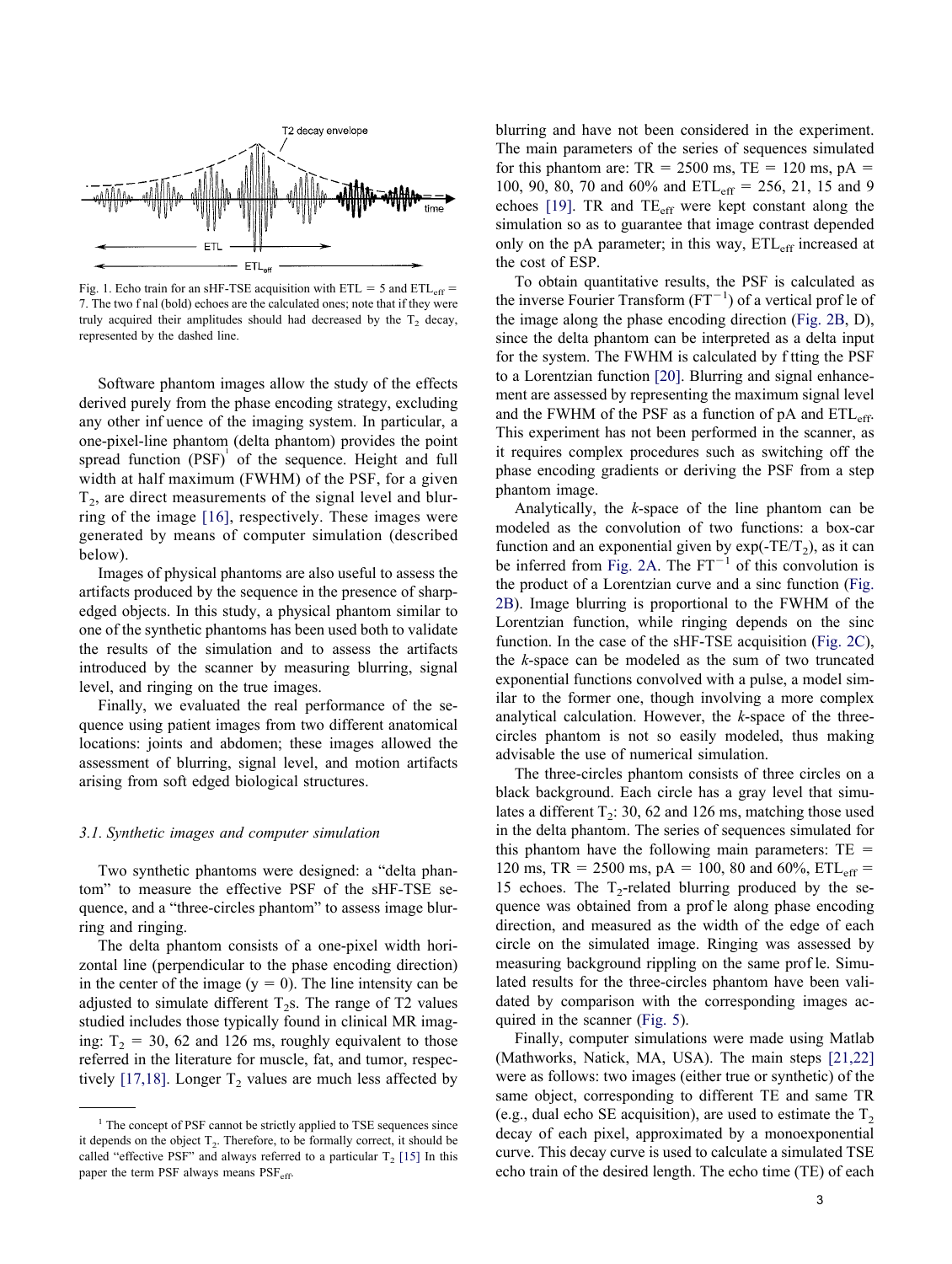

Fig. 2. *k*-Space weighting and PSF obtained for the synthetic one-line phantom in the case  $T_2$ /ETL/ESP = 15 ms/15 echoes/30 ms. Plot (A) represents the *k*-space for a full TSE acquisition and (B) its associated point spread function (PSF). Plot (C) represents the *k*-space for a HF-TSE acquisition with pA 60% and (D) its the corresponding PSF.

image is determined by both the echo spacing and TE<sub>eff</sub> selected by the user. The *k*-space of the simulated TSE image is built by pasting together bands taken from the Fourier transforms (FT) of each image of the train (Fig. 3). Each band corresponds to a segment of the f nal TSE *k*space. At this step the program allows simulation of Half Fourier acquisition and the effect of noise (adding gaussian noise independently to the real and imaginary parts of the raw data). Finally, an inverse FT produces the resulting TSE/HF-TSE simulated image.

#### *3.2. Image acquisition*

True images have been used to assess the artifacts introduced by both the scanner and the biological system itself. The images were acquired using a 1.5 Tesla *Gyroscan ACS II* (Philips Medical Systems, The Netherlands). The sequences had the following main parameters:  $TE = 120$  ms,  $TR = 2500$  ms, pA = 100, 80 and 60,  $ETL_{eff} = 15$  (ETL  $= 15, 12$  and 9 echoes), NEX  $= 2$ , scan percentage  $=$ 100%, and acquisition time  $=$  3 min. Note that the ETL



Fig. 3. Numerical simulation: The echo train in this example is formed from four images (A, B, C and D) of a phantom, each one weighted for a given TE. An inverse FT yields the raw data (*K echoes*) corresponding to the four "echoes." The *k*-space of the f nal image is made up of four segments (ETL = 4), each one belonging to its own *K echo.*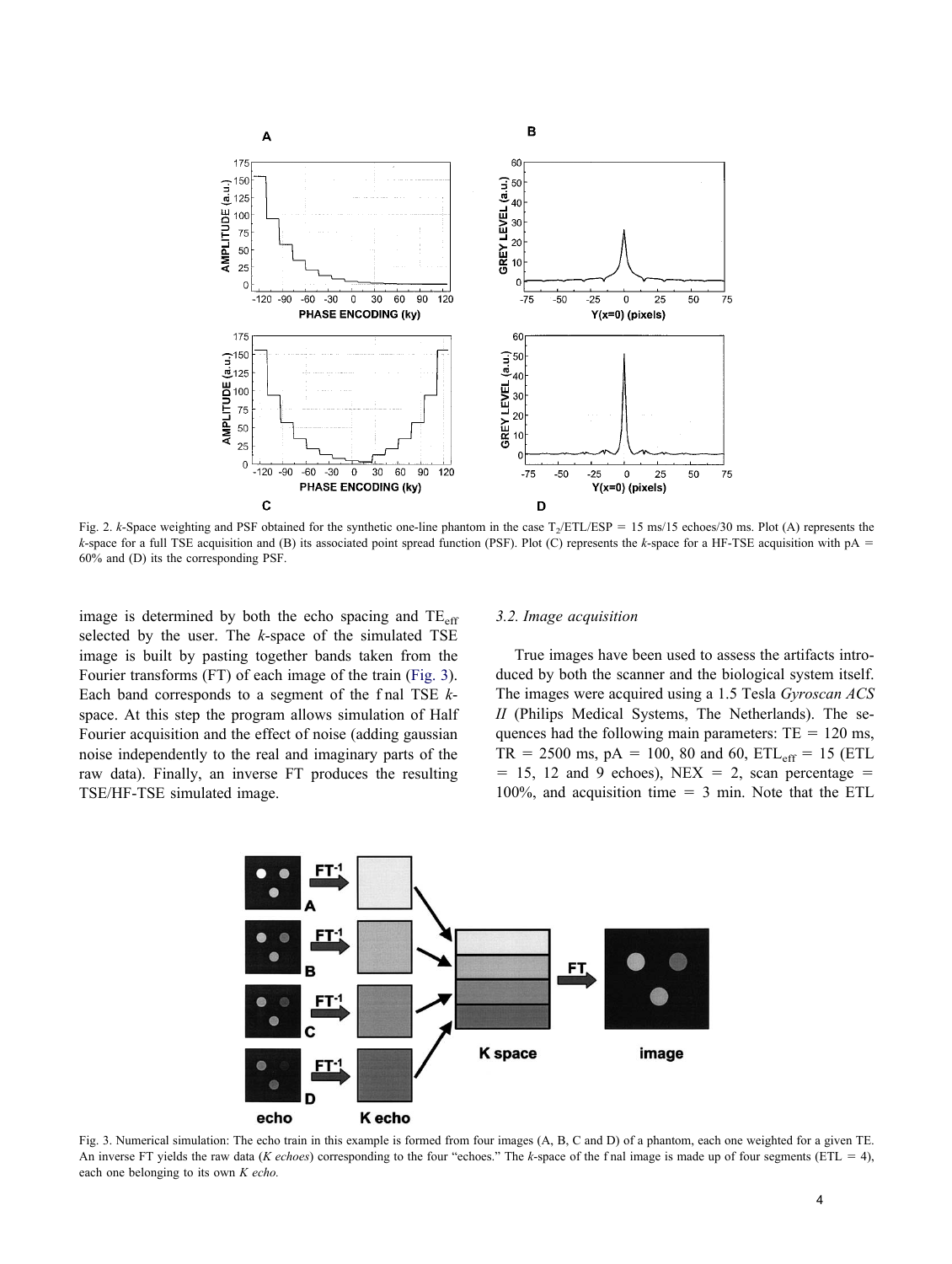changes according to the pA in order to keep  $ETL_{eff}$  constant.

The phantom is made up of three cylindrical plastic tubes (Fig. 5) with a diameter of 4 cm, f lled with 40 cc of a mixture of water and agar or water and agarose [5] in the following proportions:

Circle A: water and agar 1% by weight ( $T_2$  = 139 ms, similar to tumor)

- Circle B: water and agarose 2% by weight  $(T_2 = 58$ ms, similar to fat)
- Circle C: water and agarose 4% by weight ( $T_2 = 31$ ) ms, similar to muscle).

 $T_1$  relaxation times of the phantoms are not relevant due to the TR used in the series of sequences.

The tubes were imaged in the coronal plane using a quadrature head coil, cranio-caudal phase encoding, f eldof-view (FOV) =  $160 * 160$  mm<sup>2</sup> and slice thickness = 4 mm. Image blurring and ringing were assessed as in the previous case.

The visual effect on clinical images has been assessed on two anatomical locations: abdomen and knee. Five patients were examined for each location. Abdomen images were acquired in the axial plane with a quadrature body coil, anterior-posterior phase encoding direction,  $FOV = 300$  \*  $300 \text{ mm}^2$  and slice thickness = 10 mm. Knee images were acquired in the coronal plane with a quadrature knee coil, cranio-caudal phase encoding direction,  $FOV = 160 * 160$  $mm<sup>2</sup>$  and slice thickness = 4 mm.

Patient images were analyzed with the same method as the phantom images: prof les obtained in the phase encoding direction provided information about blurring, ringing and signal level.

Signal-to-noise ratio (SNR) was calculated as the ratio between the average intensity in a uniform region of interest (ROI) within the signal region and the standard deviation of the background in a region free from artifacts [23].

# **4. Results**

The sHF-TSE sequence proposed has been analyzed in terms of blurring, signal level and ringing, according to the percentage of acquired data and the echo train length used to generate or acquire the images, as explained in the previous section.

#### *4.1. Delta phantom*

# *4.1.1. Results as a function of pA*

The percentage of acquired data determines both the image blurring and the signal level, represented, respectively, by the FWHM and the height of the PSF (Fig. 4). For lower values of pA (fewer data truly acquired) the maximum gray level increases and the FWHM decreases. The



Fig. 4. Plot of FWHM and peak value of the PSF vs. pA for different T2 in the case  $ETL_{eff}$  = 15 echoes,  $ESP = 15$  ms. The point (pA, T<sub>2</sub>) = (100%, 30 ms) ref ects the severe blurring for short  $T_2$ s introduced by the full TSE acquisition. The lower plate shows that the use of sHF-TSE sequence does not change the contrast of the TSE image.

most noticeable narrowing of the PSF is reached for the shortest  $T_2$ . For the longest  $T_2$  (126 ms), the enhancement in resolution is inconspicuous (less than one pixel) for the entire range of pA and ETL values tested, while at  $T_2 = 30$ ms the narrowing of FWHM is larger than one pixel for every pA and ETL tested.

The lower panel of Fig. 4 shows the change of signal level according to pA: the signal level increases for lower values of pA, following a similar pattern for the three  $T_2$ values tested. Therefore, no changes in image contrast are expected due to differences in pA.

## *4.1.2. Results as a function of ETLeff*

The change in FWHM due to the infuence of  $ETL_{eff}$  is less than one pixel for all the  $T_2$ s and pA values used in the experiment. The signal level increases slightly as  $ETL_{eff}$ lengthen for all the  $T_2$ s tested.

#### *4.2. Three circles phantoms*

The images of the physical (Fig. 5) and synthetic phantoms have been analyzed by means of prof les in the phase encoding direction as described previously.

Figure 7 shows the prof les across circle C ( $T_2$  = 30 ms) for both the real and synthetic phantoms. The gray level value set for the circle C in the synthetic phantom is 5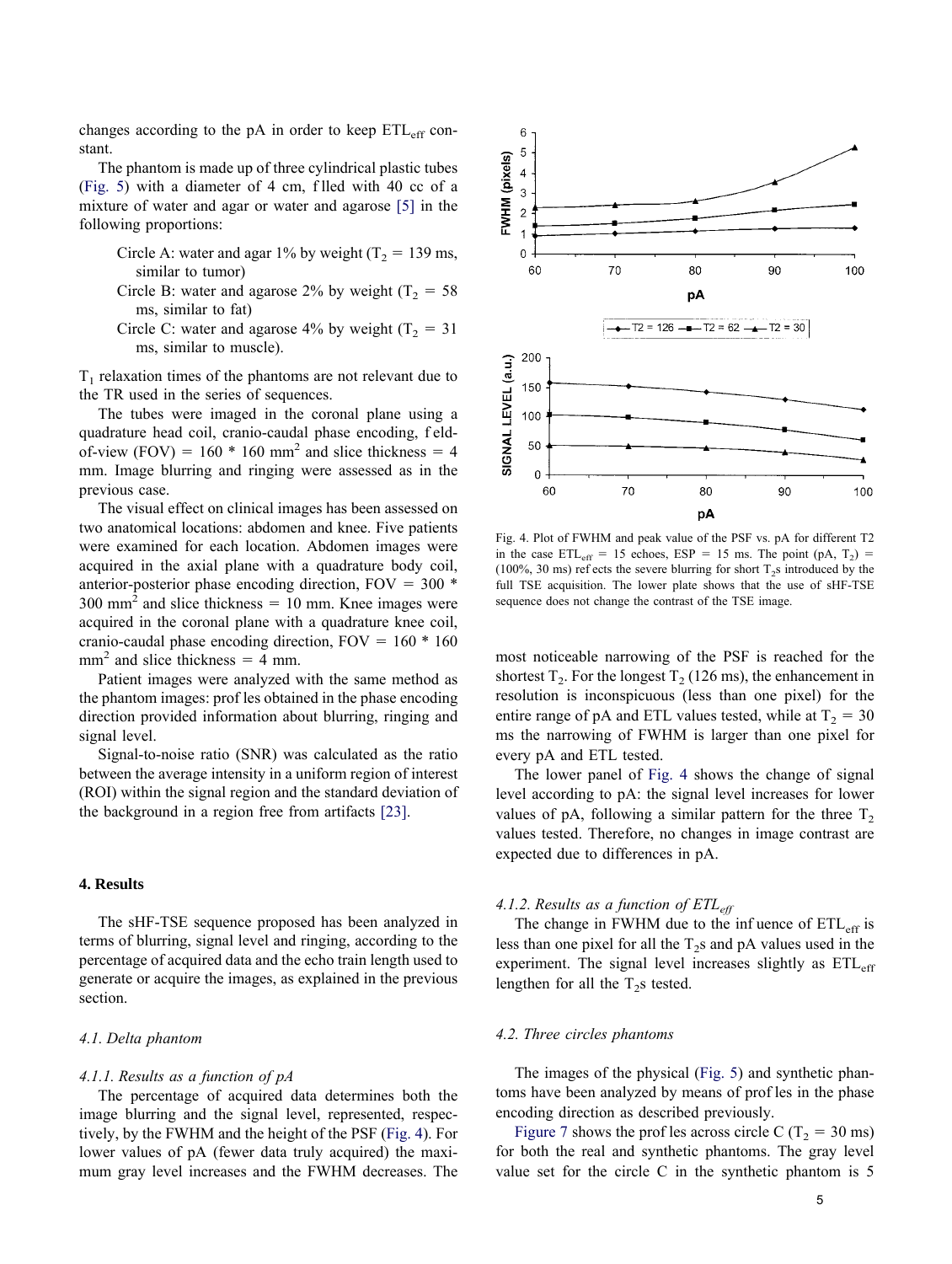

Fig. 5. Image of the three circles phantom at  $pA = 60\%$ . The T<sub>2</sub>s of the circles are  $T_2(A) = 139 \text{ ms}, T_2(B) = 31 \text{ ms}$  and  $T_2(C) = 58 \text{ ms}$ . Note the conspicuousness of the ringing artifact. Phase encoding direction is vertical (white arrow).

arbitrary units while the background<sup>2</sup> is set to 0, in a 256 gray levels scale. Ideally, a prof le across the edge should be a step function, but it smooths under the inf uence of the TSE sequence. This blurring has been assessed on the simulated image by measuring the boundary width (in pixels), considering as background the f rst pixel with a value below 2.5 units. According to this criterion the boundary spans 6 pixels for  $pA = 100$ , 3 pixels for  $pA = 80$ , and 4 pixels for  $pA = 60$ . The prof les on the true phantom are similar to the preceding ones: the boundary spans up to 8 pixels for  $pA =$ 100, 5 for  $pA = 80$ , and 6 for  $pA = 60$ .

The Gibbs artifact becomes more conspicuous for lower percentages of pA. The overenhancement of the edge visible on both panels of Fig. 6 is, in part, due to superposition of the blurred edge with the f rst ring of the truncation artifact.

# *4.3. Patient images*

Abdomen and knee locations imaged with sHF-TSE and TSE (Figs. 7,8) are qualitatively and quantitatively compared.

#### *4.3.1. Qualitative analysis*

A general edge enhancement is easily observed on the images acquired at  $pA = 60\%$  as compared with those at  $pA$  $= 100\%$ . Small short-T<sub>2</sub> structures are particularly enhanced, showing an increased contrast and higher signal level.

On the zoomed image of the abdomen shown in Fig. 7A, a slight hyperintense signal one-pixel wide is hardly visible in between the muscle ( $T_2 \sim 30$  ms) of the anal sphincter



Fig. 6. Normalized prof les in the phase encoding direction across the B circle of the phantom in Fig. 5 (upper plate) and its equivalent synthetic phantom (lower plate), for the case  $pA = 60\%$ . The grey rectangle superimposed on the synthetic phantom prof le corresponds to the prof le of the originally designed phantom.

for the  $pA = 100$  acquisition. The zoomed image in Fig. 7B shows the enhancement of a hyperintense structure (liquid) that was overlapped by the muscle blurring in the case pA  $= 100\%$ .

The image of the knee presented in Fig. 8 shows several structures more clearly delineated for  $pA = 60\%$  than for  $pA = 100\%$ . The cortical bone and the menisci look sharper on the HF image. The tissue that shows a higher enhancement is the cartilage located at both sides of the menisci, which have increased its gray level in approximately 25% and show a noticeably more discernible gap between them.

# *4.3.2. Quantitative analysis*

Edge width and signal level were quantif ed on the prof les shown by each image. SNR were measured on the images as explained before. For the images of the abdomen, the hyperintense structure inside the muscle ring is represented in Fig. 7B as two equally high spikes with a gray level of approximately 900 arbitrary units. On the prof le of Fig. 7A only one spike is conspicuous with a gray level of roughly 800. The width of the spikes remains the same for both cases. The prof le drawn across the cartilage shows a signal increasing of up to 50% (Fig. 8). Note the low signal value of the cortical bone, indicating the absence of blurring from adjacent tissues.

The paired images are shown with the same window

 $2$  The T<sub>2</sub> value of 30 ms chosen for Circle C of the synthetic phantom yields a grey level of 5 units (in a 256 level grey scale) for  $TE = 136$  ms.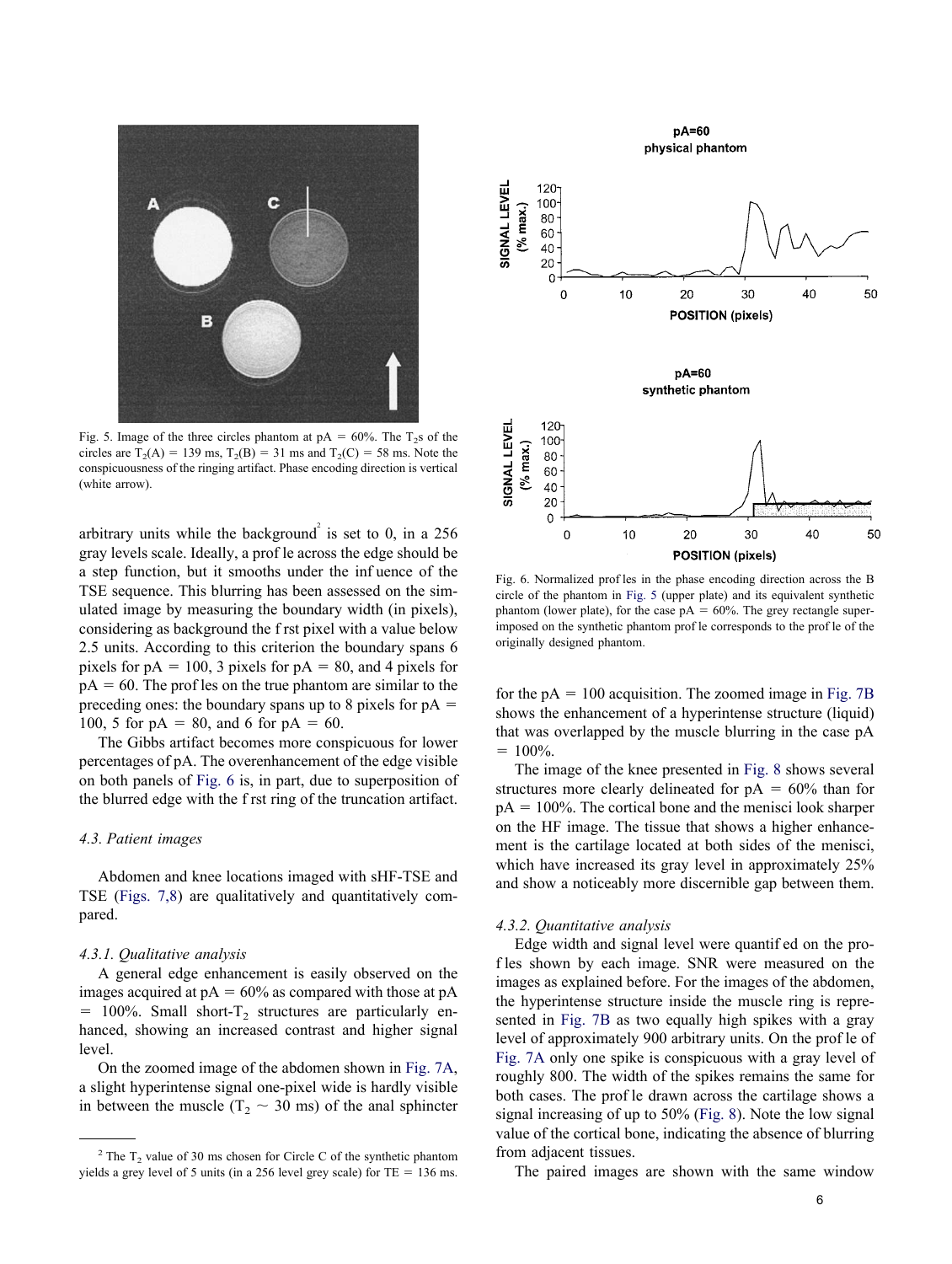

Fig. 7. A. Full acquisition image. The prof le along the line shown in the zoomed image reveals slightly hyperintense pixels inside the muscle ring. B. Image acquired at  $pA = 60\%$ . The enhancement in f ne detail compared to the full acquisition image can be verif ed on the prof les shown. The ghosting artifact is more conspicuous in this case than at  $pA = 100\%$ .

level and width. In the abdomen image, SNR decreases 17.6% for pA =  $80\%$  and 31.7% for pA =  $60\%$  with respect to the full acquisition, corresponding to a ratio of 1.47 between SNR(100) and SNR(60). In the knee images, the SNR decreases 18% for  $pA = 80\%$  and 30% for  $pA = 60\%$ , yielding a ratio  $SNR(60)/SNR(100) = 1,45$ . These f gures of SNR are in accordance with the theoretical prediction.

#### **5. Discussion**

The study of the combination of TSE sequences with Half Fourier techniques has been classically centered on the particular case known as HASTE (Half Fourier Acquisition Single Shot Turbo Spin Echo) [24,25]. The HASTE sequence f lls half of the *k*-space in one single shot, thus being a very fast sequence generally used to acquire relatively low resolution images, either for breath-hold abdominal imaging or for fast scanning of children or uncooperative patients.

This article proposes the use of a segmented multishot version of the HF-TSE sequence to achieve a partial recov-

ery of the spatial resolution in  $T<sub>2</sub>$ -weighted TSE images. The single-shot case ( $ETL = 256$ ) has been also included in our study for the sake of completeness, even though the goal of our work is not the study of the HASTE sequence, well characterized in previous works.

To our knowledge, the use of multishot HF-TSE sequences has only been described in [26], dividing the sequence into two shots, still with the main purpose of shortening acquisition time. As a difference with other previously proposed approaches,  $[9-12]$ , the use of segmented HF-TSE does not require additional acquisitions nor increase acquisition time.

Several techniques have been proposed to reconstruct the *k*-space of HF acquisitions. Parametric models appear to provide a reliable estimation of the missing data [27] at the expense of computational complexity that prevents from providing real-time image reconstruction.

The enhancement in spatial resolution attained by our sequence is due to the improved symmetry of the echo train implicit in the sHF-TSE reconstruction. The decrease in blurring is more noticeable for short  $T_2$  structures, when the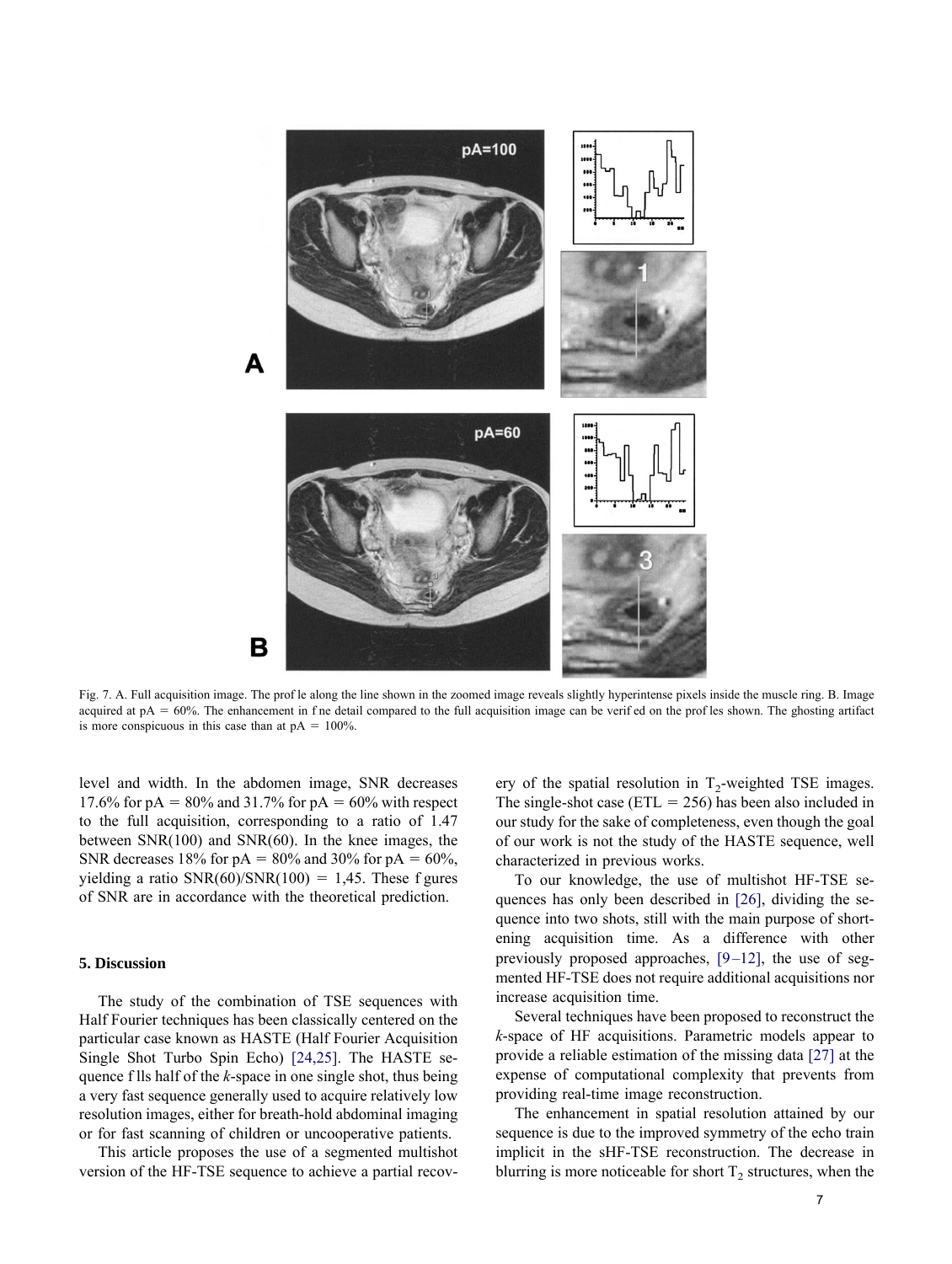

Fig. 8. The comparison between images shows better resolution and tissue contrast in the  $pA = 60\%$  case. The increased grey level of the cartilage and the sharper borders of the lower panel image are demonstrated on the adjacent prof les.

data acquisition time (proportional to the echo train length) is longer than the  $T_2$  of the tissue [28].

In our study,  $ETL_{eff}$ , TE and TR have been kept constant to preserve the image contrast along the whole series of sequences, then assuring that changes in contrast with respect to the reference image are due only to the HF acquisition. Being the TR f xed for every pA series, the acquisition time does not decrease, as could be expected. However, the multislice capacity of the sequence is increased, since a lower pA entails a shorter ETL that leaves free a longer section of the TR.

The most interesting features of the proposed sHF-TSE relate to the changes in spatial resolution as a function of pA and ETLeff. The resolution was measured as the FWHM of the PSF, which was obtained by software simulations and analytical validations when possible. The numerical simulation has proven to be rather valuable to characterize the sHF-TSE sequence, obtaining PSFs free from any other artifacts present in real acquisitions. Analytically, we found that the FWHM of the sHF-TSE sequence is no longer strictly proportional to  $T_{\text{eff}}$  \* ESP/T<sub>2</sub> (ESP = echo spacing), as it is in conventional TSE acquisitions [2], though it is still inversely related to  $T_2$  (Fig. 4).

In full acquisition images (conventional TSE) short  $T<sub>2</sub>$ tissues appear blurred, as expected [8]. Our results (Fig. 4) show that for short  $T_2$  values the choice of pA  $\leq 80\%$  may produce images with better spatial resolution, narrowing the PSF up to half the original width for the full acquisition.

Our results also show that signal intensity increases with

ETLeff. This is an obvious consequence of the fact that the f rst echoes are acquired earlier when increasing  $ETL<sub>eff</sub>$ , since the TE is kept constant. For instance, the f rst echo in the case  $ETL_{eff} = 9$  is acquired at a TE(1st) of 24 ms, while for a single shot acquisition TE(1st) is 0.9 ms. As a consequence, the use of longer  $ETL_{eff}$ , and therefore a shorter ESP, in combination with HF, produces brighter images. There is also a signal increase as pA decreases, as expected. The signal intensity is given by the integral over the time domain signal. Neglecting noise considerations, the integral over a symmetrically complemented signal as in Fig. 2C is expected to be higher than the monotonously decaying function shown in Fig. 2A. This increase of signal level does not depend on the  $T_2$  of the structure, thus not leading to changes in contrast.

However, lower pA values also convey a higher ringing artifact (Fig. 6), which may degrade image quality. According to our results from the synthetic phantom study, the pA  $= 80\%$  value seems to achieve an optimum balance between signal intensity, edge resolution and ringing artifact.

Ringing artifact increases at lower pA due to the larger discontinuities between segments introduced in the "reconstructed" part of the *k*-space. For  $pA = 100$  the T<sub>2</sub> decay for the second half of the echo train is negligible, as shown in Fig. 2A. Figures 2A and 2C allow us to compare the difference between the magnitude of the discontinuities for the TSE and for the HF-TSE acquisitions.

The ratio  $SNR<sub>SHF-TSE</sub>/SNR<sub>TSE</sub>$  measured on the patient images was in agreement with the theoretical prediction. In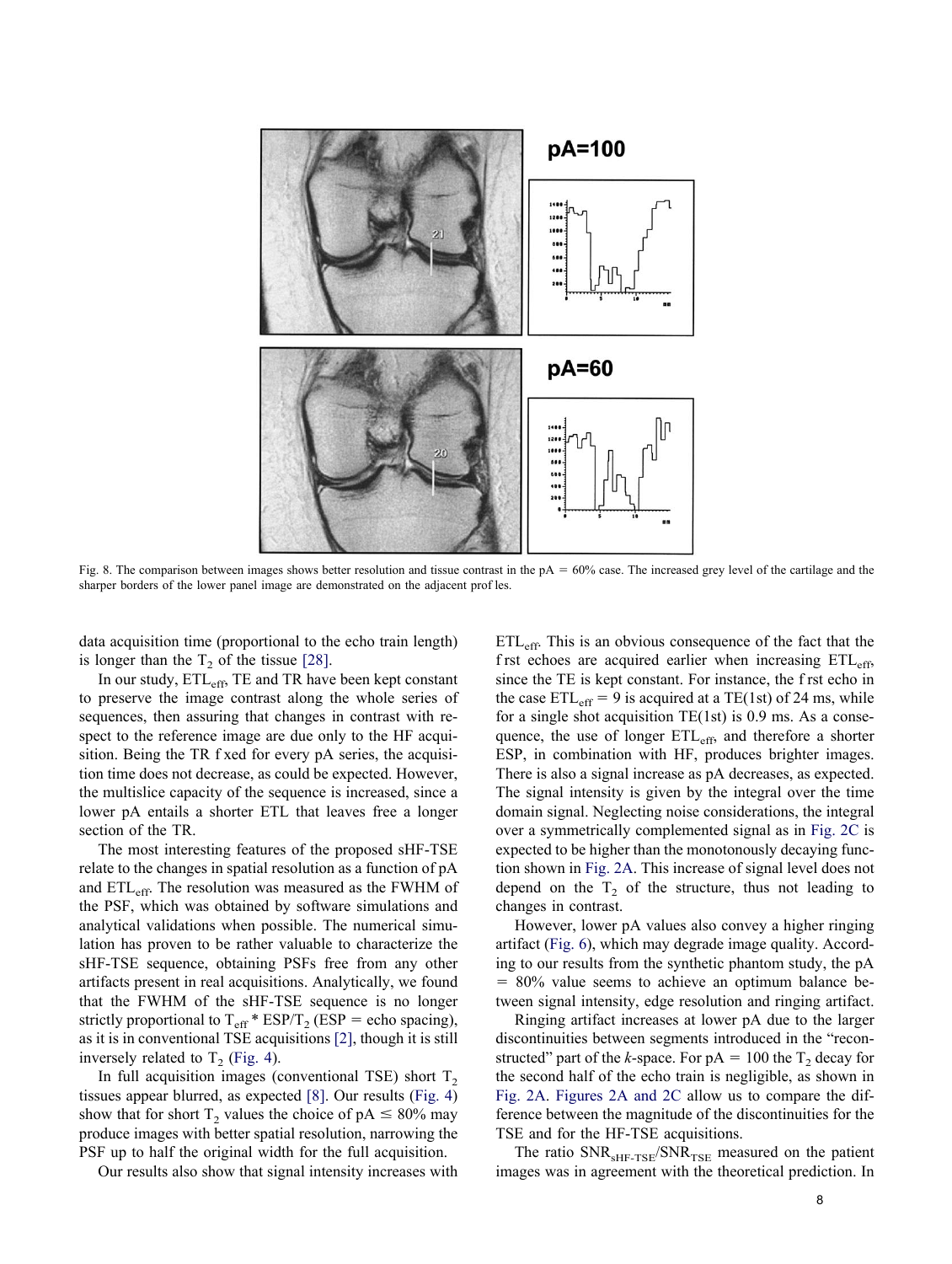spite of the worse SNR provided by the sHF-TSE sequence, the increase in resolution of the images improved noticeably the recognition of small structures. A reasonable continuation for our work is the design of noise f lters adapted to the particular noise distribution of the sHF-TSE images, which could further improve the image quality.

On abdominal images, the sHF-TSE sequence led to an increased conspicuity of the respiration artifact, more intense at low pA values. This is reasonable since the movement-related phase errors are duplicated into the calculated part of the *k*-space, increasing their effect. Joint images, however, showed a noticeable enhancement in resolution at the expense of a small increase of the ringing artifact across sharp interfaces (bone-cortical bone), hardly visible on the images at bare eye.

# **6. Conclusion**

The use of TSE secuences for the acquisition of heavily  $T<sub>2</sub>$ -weighted images produces a severe blurring of short- $T<sub>2</sub>$ small objects that became hardly conspicuous or may even disappear from the image. The segmented Half Fourier TSE (sHF-TSE) sequence proposed in this paper improves image quality, producing sharper  $T_2$  images. Signif cant edge enhancement (up to 45% decrease in FWHM) with respect to a full acquisition has been achieved for  $pA = 60\%$  and T<sub>2</sub> 30 ms (equivalent to muscle). Different combinations of TR and ETL may lead to either a shorter aquisition time or an increased multislice capacity.

A negative aspect of sHF-TSE images is the lower SNR with respect to the standard TSE images, though the overall image quality seems still better because of the increase in resolution.

Another limitation of this sequence is the increased conspicuity of respiratory artifacts, typical in abdominal imaging. For this reason, the sequence seems particularly indicated for limb imaging, where periodic movement ghosts are not generally a problem. The best combination of parameters to achieve good resolution in  $T_2$ -weighted images seems to be  $pA = 80\%$  with a relatively long  $ETL_{eff}$ (approximately 21 echoes)

# **Acknowledgments**

This work was partially funded by grants FIS-00/36, Red Temática IM3 (FIS) and III-PRICIT (Comunidad de Madrid).

#### **References**

[1] Gatehouse PD, Bydder GM. Magnetic resonance imaging of short T2 components in tissue. Clin Radiol 2003;58:1–19.

- [2] Listerud J, Einstein S, Outwater E, Kressel HY. First principles of Fast Spin Echo. Magn Reson Q 1992;4:199 –244.
- [3] Catasca J, Mirowitz S. T2-weighted MR imaging of the abdomen: fast spin-echo vs. conventional spin-echo sequences. AJR Am J Roentgenol 1994;162:61–7.
- [4] Hennig J, Nauerth A, Friedburg H. RARE imaging: a fast imaging method for clinical MR. Magn Reson Med 1986;3:823–33.
- [5] Mitchell D, Outwater E, Vinitski S. Hybrid RARE: implementations for abdominal MR imaging. J Magn Reson Imaging 1994;4:  $109 - 17$ .
- [6] Atlas S, Hackney D, Listerud J. Fast spin-echo imaging of the brain and spine. Magn Reson Q 1993;9:61– 83.
- [7] Fellner C, Fellner F, Schmitt R, Helmberger T, Obletter N, Böhm-Jurkovic H. Turbo spin-echo sequences in magnetic resonance imaging of the brain: physics and applications. MAGMA 1994;2:51–9.
- [8] Constable RT, Gore JC. The loss of small object contrast in variable TE imaging: implications for FSE, RARE and EPI. Magn Res Med 1992;28:9 –24.
- [9] Mulkern RV, Wong STS, Jakab P, Bleier AR, Sandor T, Jolesz FA. CPMG Imaging sequences for high f eld in vivo transverse relaxation studies. Magn Res Med 1990;16:67–79.
- [10] Keller P, Heiserman J, Fram E, Rand S, Drayer B. A Nyquist modulated echo-to-view mapping scheme for fast spin-echo imaging. Magn Res Med 1995;33:838 – 42.
- [11] Zhou X, Liang ZP, Cofer GP, Beaulieu CF, Suddarth SA, Johnson GA. Reduction of ringing and blurring artifacts in fast spin-echo imaging. J Magn Reson Imaging 1993;3:803–7.
- [12] Hennig J. Multiecho imaging sequences with low refocusing f ip angles. J Magn Reson 1988;78:397– 407.
- [13] Feinberg DA, Hale JD, Watts JC, Kaufman L, Mark A. Halving MR imaging time by conjugation: demonstration at 3.5 kG. Radiology 1986;161:527–31.
- [14] Vlaardingerbroek MT, den Boer JA. Magnetic resonance imaging. Berlin: Springer, 1996.
- [15] Constable RT, Anderson AW, Zhong J, Gore JC. Factors inf uencing contrast in Fast Spin Echo MR Imaging. Magn Reson Imaging 1992; 10:497–511.
- [16] Wild JM, Paley MN, Viallon M, Schreiber WG, van Beek EJ, Griff ths PD. k-space f ltering in 2D gradient-echo breath-hold hyperpolarized 3He MRI: spatial resolution and signal-to-noise ratio considerations. Magn Reson Med 2002;47:687–95.
- [17] Partain CL, Price R, Patton J, Kulkarni M, James AE. Magnetic resonance imaging. Philadelphia: W. B. Saunders Company, 1988.
- [18] Abe Y, Yamashita Y, Tang Y, Namimoto T, Takahashi M. Calculation of T2 relaxation time from ultrafast single shot sequences for differentiation of liver tumors: comparison of echo-planar, HASTE, and spin-echo sequences. Radiat Med 2000;18:7–14.
- [19] Chan YL, Lee SF, Yu SC, Lai P, Ching AS. Hepatic malignant tumour versus cavernous haemangioma: differentiation on multiple breath-hold turbo spin-echo MRI sequences with different T2-weighting and T2-relaxation time measurements on a single slice multi-echo sequence. Clin Radiol 2002;57:250-7.
- [20] Papoulis A. Circuits and systems: a modern approach. New York: Holt, Rinehart and Winston, 1980.
- [21] Lemke HU, Vannier MW, Inamura K, Farman A, editors. CAR '96 computer assisted radiology. Paris: Elsevier, 1996:995.
- [22] Desco M, Santa Marta C, Lafuente J, Vaquero JJ, del Pozo F, García-Barreno P. Software simulation of a partial K-space image with a FSE sequence. Radiology 1996;201:152.
- [23] Kaufman L, Kramer D, Crooks L, Ortendahl D. Measuring signal to noise ratios in MR imaging. Radiology 1989;173:265–7.
- [24] Miyazaki T, Yamashita Y, Tsuchigame T, Yamamoto H, Urata J, Takahashi M. MR cholangiopancreatography using HASTE (half-Fourier acquisition single-shot turbo spin-echo) sequences. AJR Am J Roentgenol 1996;166:1297–303.
- [25] Miller S, Schick F, Scheule AM, Vogel U, Hiller R, Strotmann C, Naegele T, Hahn U, Claussen CD. Conventional high resolution